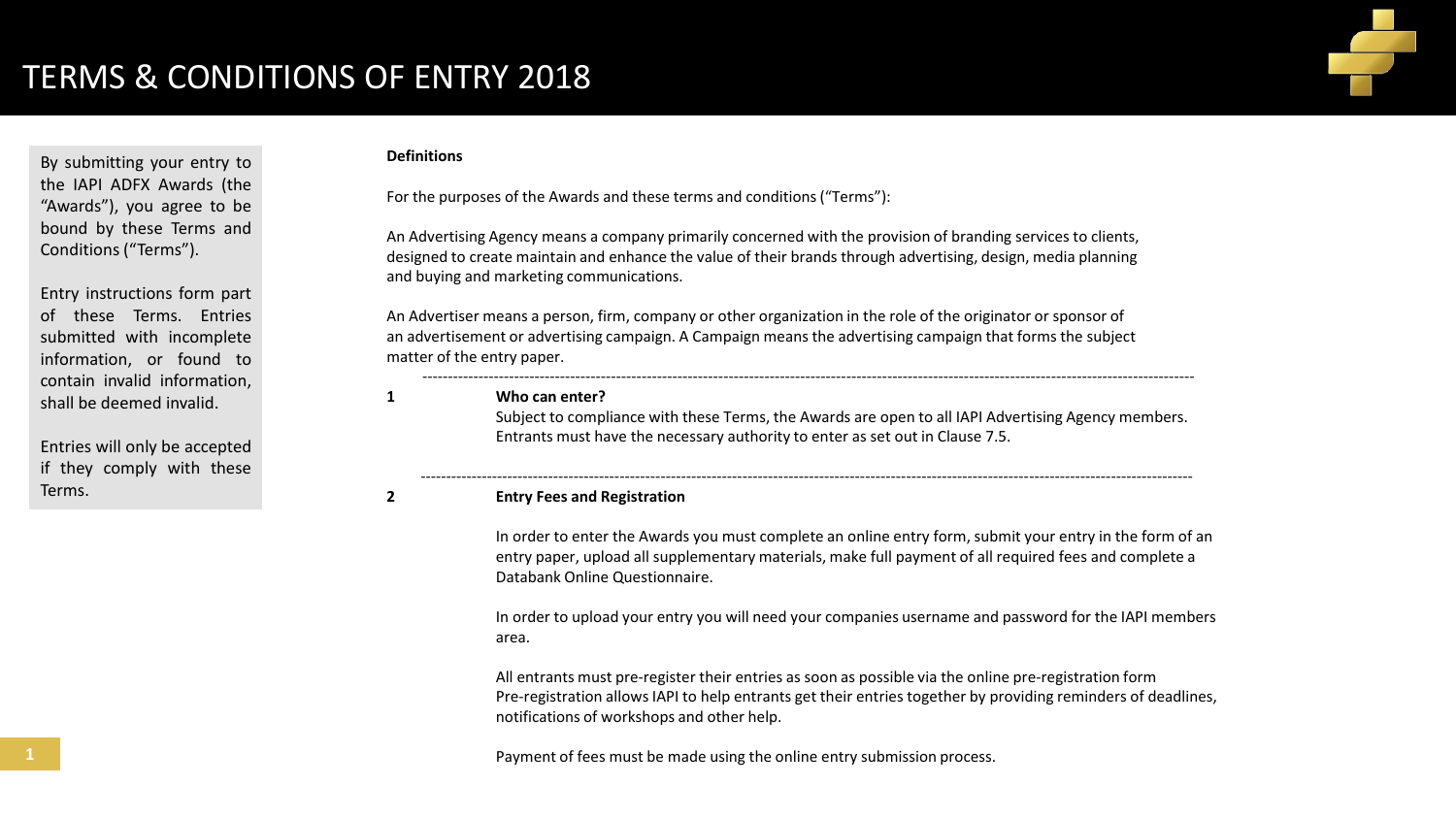

By submitting your entry to the IAPI ADFX Awards (the "Awards"), you agree to be bound by these Terms and Conditions ("Terms").

Entry instructions form part of these Terms. Entries submitted with incomplete information, or found to contain invalid information, shall be deemed invalid.

Entries will only be accepted if they comply with these Terms.

### **3 Authorship of Entry**

3.1. There is no limit to the number of companies that can contribute to an entry paper. However, each company must be categorised as to their input into the entry paper and the Campaign. For the purposes of the Awards, the following rules shall apply:

## 3.1.1. Single company entry

A single company entry paper is an entry paper authored and submitted by one company. Contributions to the Campaign by other companies or individuals will be recognised but, in the event of a single company entry paper winning, only the company authoring and submitting the winning entry paper will be awarded a trophy and will accrue points towards the Effectiveness Company of the Year prize.

#### 3.1.2. Joint company entry

A joint company entry paper is an equal collaboration between two or more companies who share the authorship of the entry paper and costs. The entry fee for a joint company entry paper is the same as for a single company entry paper.

Only one trophy will be awarded to each winning paper. Additional trophies can be purchased after the ceremony (prices available on request). Both companies will accrue points for the IAPI Roll of Honour.

#### 3.1.3. Principal author(s)

The principal author is the individual (or individuals) who is responsible for, and dedicates the most time to, drafting the entry paper. There is no limit to the number of principal authors attributed to each entry paper.

### 3.1.4. Contributing authors and partners

Contributing authors are the individuals who assist the principal author in writing the entry paper. There is no limit to the number of contributors per company or per entry paper. All contributing authors of winning papers will (at the discretion of the entrant company) be credited with a name check at the presentation ceremony, in any published works and awards literature.

3.1.5 IAPI will not enter any dispute regarding ownership of campaign/entry.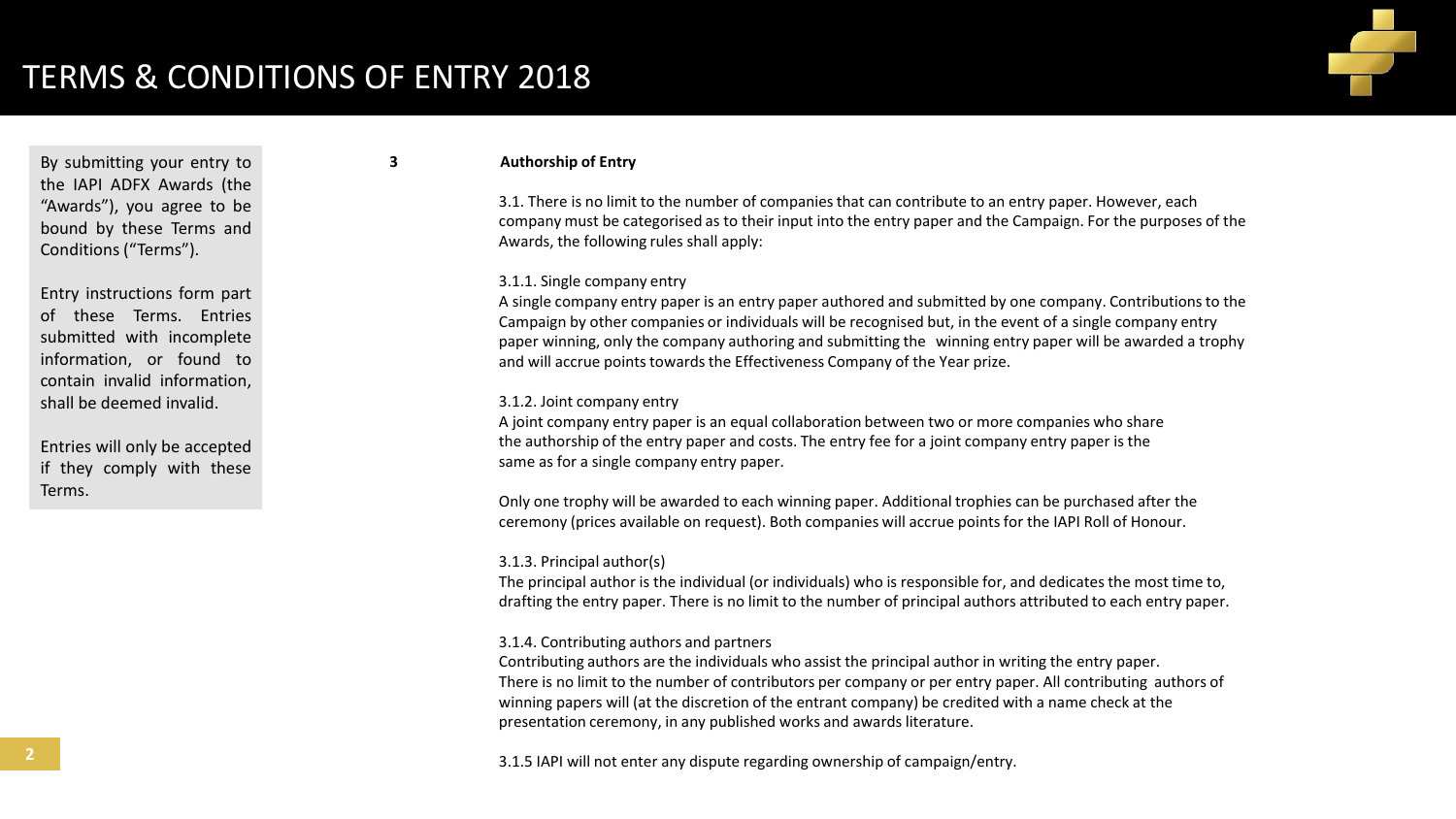

By submitting your entry to the IAPI ADFX Awards (the "Awards"), you agree to be bound by these Terms and Conditions ("Terms").

Entry instructions form part of these Terms. Entries submitted with incomplete information, or found to contain invalid information, shall be deemed invalid.

Entries will only be accepted if they comply with these Terms.

### **4 Criteria for Entry Papers**

4.1. Entry papers must demonstrate the commercial effect – or the nearest equivalent measure of success in non-profit organizations – of the relevant campaign.

4.2. Entry papers may include marketing strategies for either single markets or multi-markets, or both. Entry papers do not need to be restricted to, or include Irish markets: single markets entries may relate to any country.

4.3. Entry papers entered from a single entrant must be no more than 4,000 words (excluding appendices/ titles/footnotes/and any wording in figures or graphs provided.)

Entry papers that are jointly entered (by a creative agency and media agency, for example) may have an additional 500 words for the purposes of making specific reference to the broader marketing strategy deployed. Authors must state the word count on their entry submission.

4.4. Appendices may be included. They should be used to include data which supports an argument, or to disclose information which may be sensitive (only case papers are published). They should contain the equation(s) and all associated statistics that you have used to evaluate any model(s). Please note however that judges will base their judgments in the main on the case papers and not on the appendices (although thorough appendices will be given greater credit.)

4.5. Where econometrics or other modelling techniques are cited in an entry paper, an appendix must be included to explain the assumptions and methodology. Failure to do so could result in any data cited being discounted.

4.6. The Campaign that the entry evaluates must have been published within three years of the date of submission (i.e. between  $6<sup>th</sup>$  April 2015 and  $6<sup>th</sup>$  April 2018), although it may have commenced earlier. Agencies acquiring a new account may not submit a case history in respect of that account unless they have contributed creative work to the Campaign/client. Any text or creative work submitted must be credited to the agency that originated it.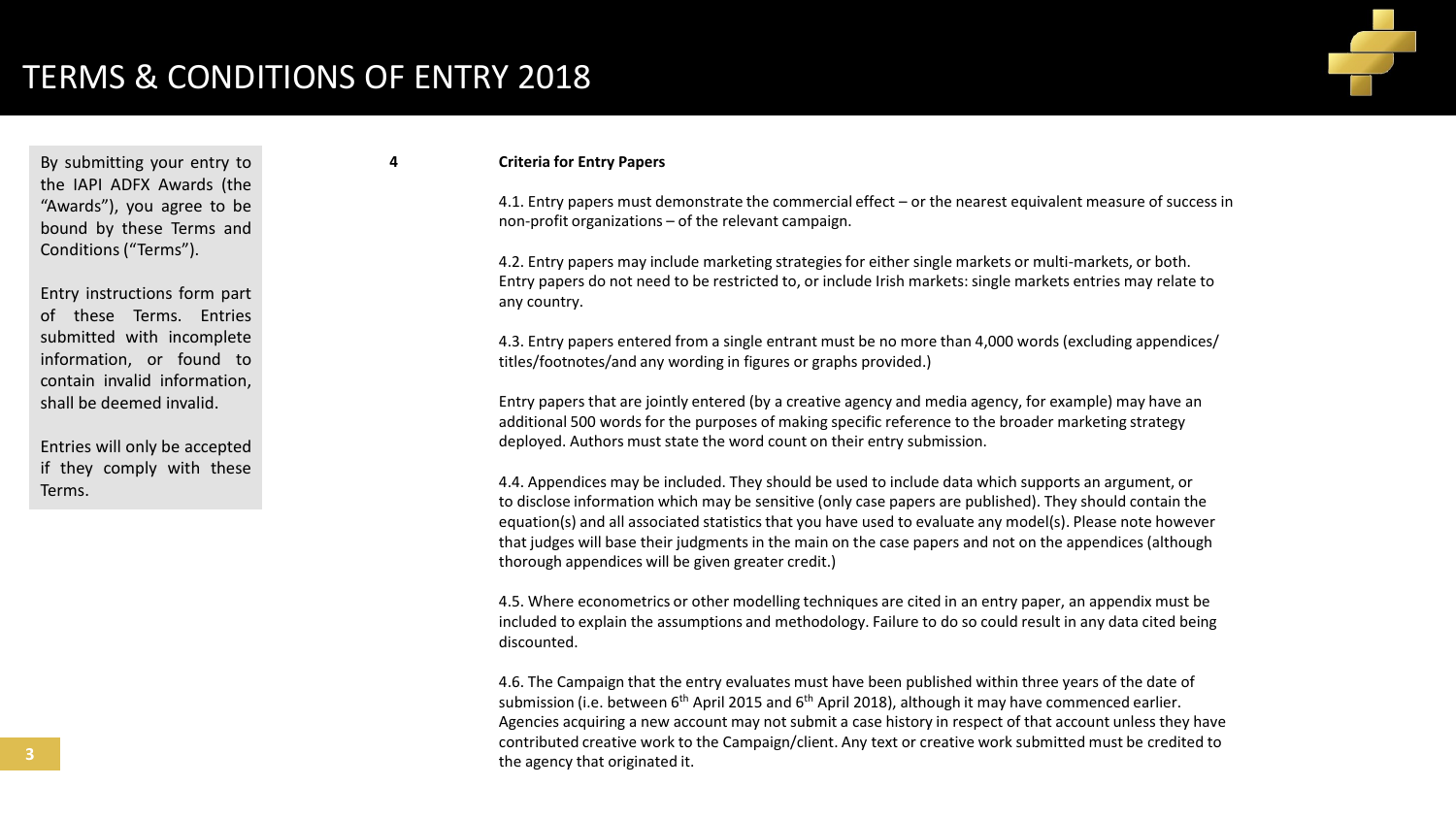

By submitting your entry to the IAPI ADFX Awards (the "Awards"), you agree to be bound by these Terms and Conditions ("Terms").

Entry instructions form part of these Terms. Entries submitted with incomplete information, or found to contain invalid information, shall be deemed invalid.

Entries will only be accepted if they comply with these Terms.

## **4 Criteria for Entry Papers**

4.7. Papers that are simply resubmissions of the same paper entered into a previous competition are not in the Campaign for example) or new learning, for example.

4.8. Each entry paper must be authorised by the entrant's chief executive or MD and by the senior client executive responsible for the Campaign. Entrants are advised to obtain this authorisation as soon as possible and certainly before the closing date.

**5 Closing Date**

5.1. All entry papers must be received by **5.30pm on 6th April 2018** (the "closing date").

-------------------------------------------------------------------------------------------------------------------------------------------------------

5.2. Once you have completed and submitted your entry paper online, the principal authors should complete a Databank questionnaire in the entry upload area. The questionnaire is used to enable key elements of the case to be coded into a database for ongoing analysis. The completion of this questionnaire is a condition of entry. Failure to comply may result in disqualification of the entry paper. The questionnaire should be completed and submitted at the same time as your entry.

5.3. Entries may not be amended after the Closing Date, but can be withdrawn. If an entry is withdrawn after the Closing Date, no refund of the entry fee will be made.

-------------------------------------------------------------------------------------------------------------------------------------------------------

### **6 Legal and regulatory compliance for entries**

6.1. Upon becoming members of IAPI all agencies undertake to adhere to the ASAI codes, the EACA Code of Ethics, the law and regulation of marketing communications and the underlying principal that communications should be legal, decent, honest and truthful. All entries to the IAPI ADFX Awards should comply with these ideals.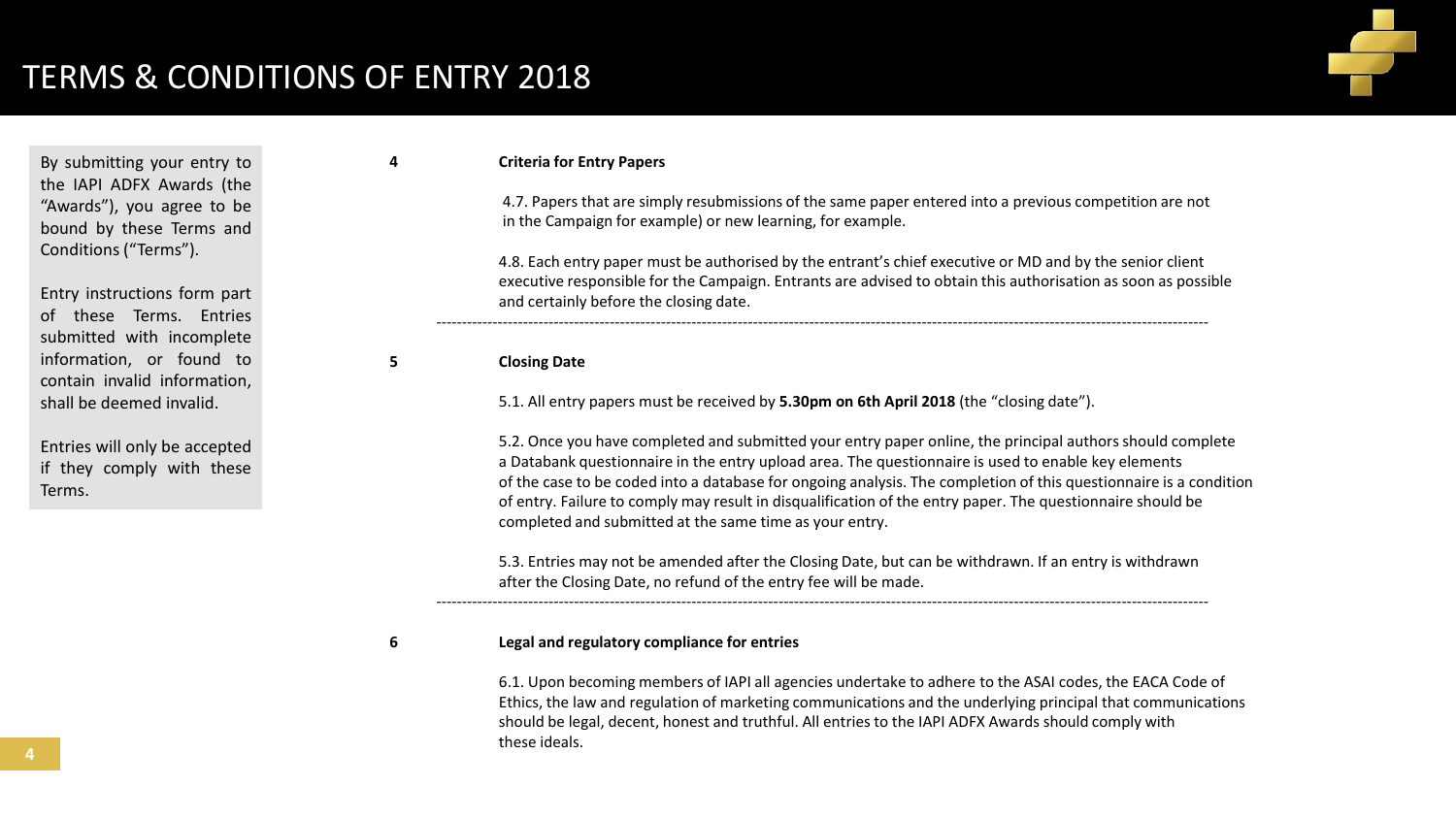

By submitting your entry to the IAPI ADFX Awards (the "Awards"), you agree to be bound by these Terms and Conditions ("Terms").

Entry instructions form part of these Terms. Entries submitted with incomplete information, or found to contain invalid information, shall be deemed invalid.

Entries will only be accepted if they comply with these Terms.

6.2. No campaign that has been subject to an upheld ASAI adjudication or an adverse adjudication by any other regulatory body may be included in an entry paper. If such a campaign is entered into the Awards then, no matter how insignificant or technical the breach, the whole entry shall be disqualified.

6.3. If an adverse adjudication exists in relation to a specific execution or campaign element that forms part of the entry paper, the entrant must disclose this fact upon entry. This will be brought to the attention of the judges. The mere fact that an execution, against which an ASAI adjudication was upheld, exists will not mean the whole entry will be disqualified providing the adjudication was not in relation to the whole concept underlying the Campaign.

6.4. Any Award winning entry that is, subsequent to the Awards ceremony, found to have broken the law or any relevant regulations may be disqualified and have its Award withdrawn.

6.5. For the avoidance of doubt, the entry fees paid in respect of papers which are subsequently disqualified will not be refunded.

-------------------------------------------------------------------------------------------------------------------------------------------------------

### **7 Intellectual Property and Acknowledgements**

7.1. Entries must be original and not infringe the intellectual property rights of any third party, although parts of the material included may have been previously published. Any entry paper that uses or references work undertaken by another agency or other third party must credit that agency or other third party in the copy or appendices.

7.2. If an entry paper has been jointly written, or where an entry paper includes written contributions from any other individual or company, the entry must include full acknowledgement of all and any significant contribution made by individuals or organisations who are not, or no longer, part of the agency.

7.3. Upon submitting their entry, the entrant assigns with full title guarantee all intellectual property rights, including copyright, in the entry paper, irrevocably, throughout the world and in any media, to IAPI, for the legal term of copyright and any and all renewals, extensions and revivals of such rights ("assigned material") and waives all moral rights in the entry paper.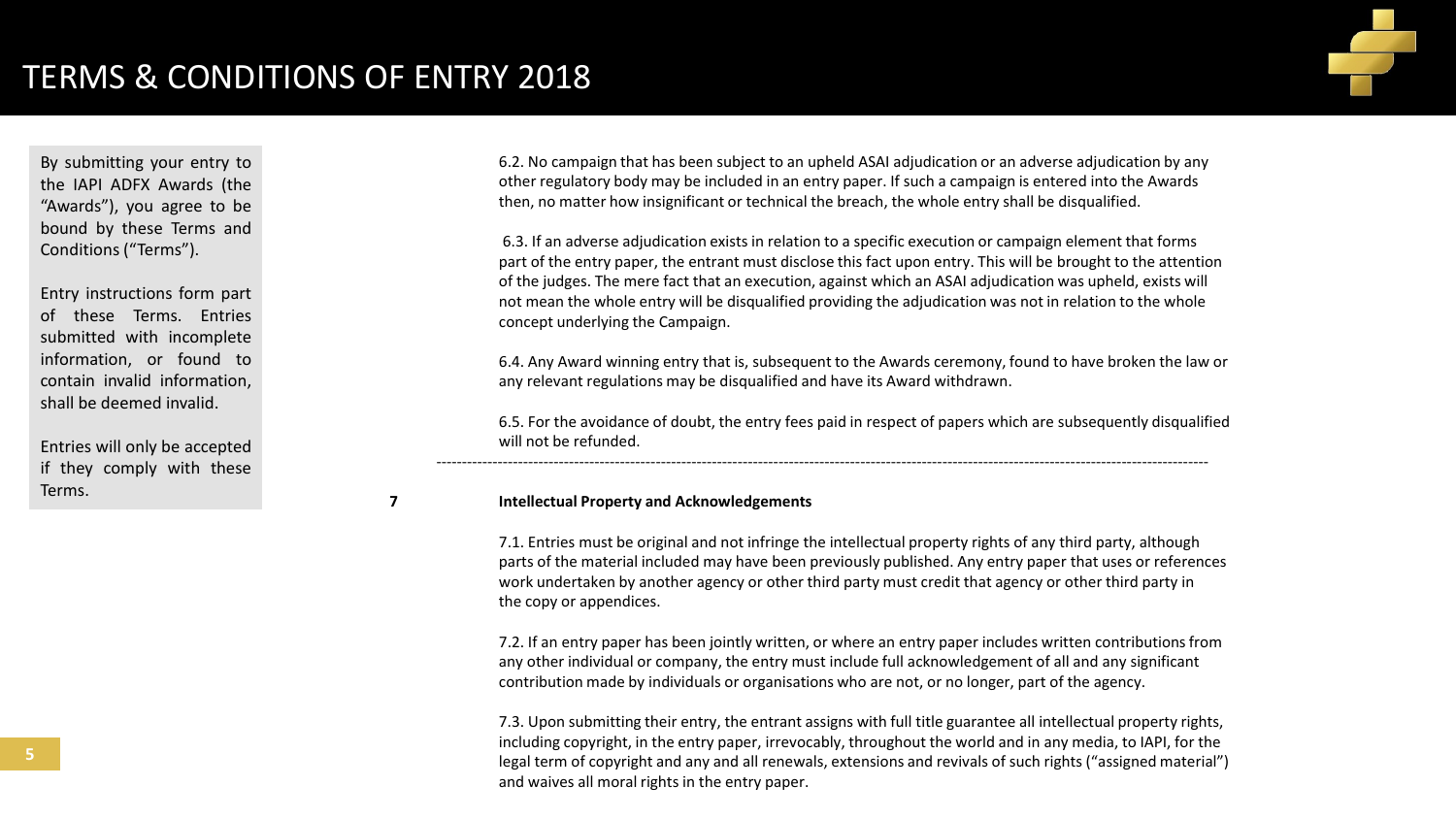

By submitting your entry to the IAPI ADFX Awards (the "Awards"), you agree to be bound by these Terms and Conditions ("Terms").

Entry instructions form part of these Terms. Entries submitted with incomplete information, or found to contain invalid information, shall be deemed invalid.

Entries will only be accepted if they comply with these Terms.

7.4. The entrant warrants to IAPI that: (i) the entry paper is true and accurate and complies with these terms and conditions; (ii) the authors of each entry as stated on the entry are the sole authors; (iii) it is the owner of or otherwise has the right to grant the licences in all content provided to IAPI under these Terms; (iv) the entry paper (and all constituent elements) are, unless expressly declared to be otherwise, original to their authors and have not been previously published; (v) the entry does not infringe any copyright or trade marks of any third party or breach any obligations of confidentiality, right of privacy, publicity or personality or any other right whatsoever of any third party; (vi) all fees/royalties have been paid to any owners of copyright works included in the entry; and (vii) the entry does not contain any libellous, offensive, discriminatory or otherwise unlawful content.

7.5 The entrant shall, on demand, fully indemnify and keep fully indemnified and hold IAPI harmless from and against all losses, liabilities, damages, costs and (including legal fees) which IAPI may suffer or incur at any time as a result of any claim (whether actual or alleged and including third party claims) that the rights granted to IAPI pursuant to these Terms and/or the materials provided by the entrant and/or the possession or use by the IAPI of such materials (as appropriate) infringes a third party's intellectual property rights.

7.6. Entrants must note that their entry paper may be used in whole or in part in any way IAPI thinks fit, including (without limitation) publication by IAPI or third parties. All entries will be coded and listed in the IAPI effectiveness Databank. All papers will also be available for download in full via the Warc website.

-------------------------------------------------------------------------------------------------------------------------------------------------------

# **8 Judging**

8.1 If any judge of the Awards has a specific conflict of interest in relation to any entry paper, s/he is required to declare that conflict and s/he will be excluded from any decision in relation to the affected entry.

8.2. There are two rounds of judging and one judging panel.

8.3. All papers are judged remotely for the first round. This first panel decides the shortlist.